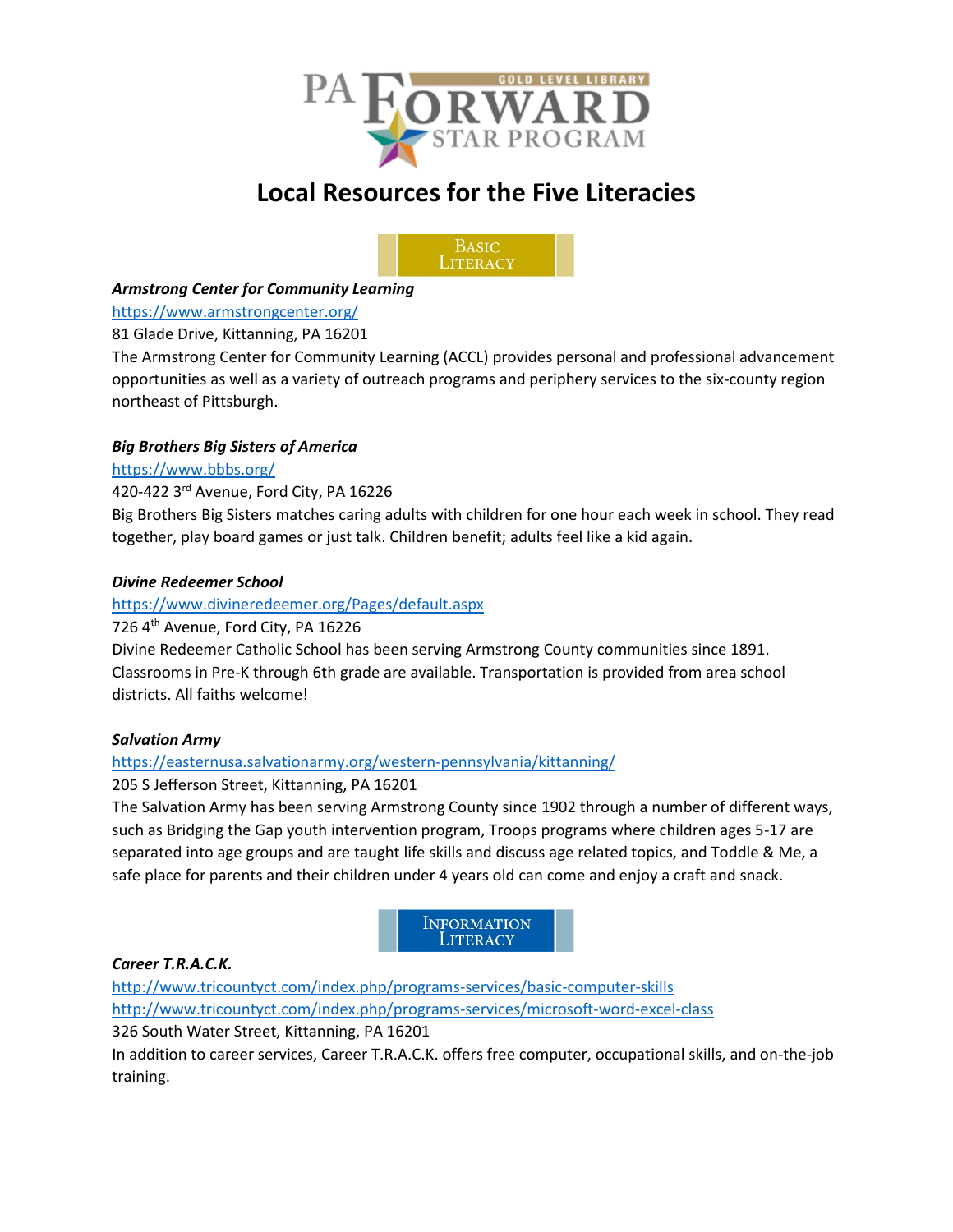# *Ford City Public Library Digital Resources*

# <https://www.armstronglibraries.org/fc-resources>

Databases including POWER Library, POWER Kids, POWER Teens, GALE Virtual Reference Library and Gale Topic Collections; Digital resources including OverDrive for free e-Books and audiobooks (and its app Libby), Tutor.com for one-on-one tutoring, test prep, and more 361 days a year, DMV Permit Test, Jobs for Teens HQ, PA Job Resources, Mango Languages, TumbleBooks, and the PA Online Learning for Computer and Internet Skills, Job and Career Skills, Mental/Physical/Social Health, Social Media, and more.



# *Armstrong Community Theater*

# <http://armstrongcommunitytheater.org/>

# PO Box 235, Kittanning, PA 16201

The Armstrong Community Theater, founded in 2002, is a community theater organization dedicated to providing a positive outlet for cultural and artistic expression to all of those who wish to entertain.

# *Armstrong County Historical Museum and Genealogical Society*

# <https://www.achmgs.org/>

# 300 N. McKean Street, PO Box 735, Kittanning, PA 16201

The Armstrong County Historical Museum and Genealogical Society's mission is to preserve the history of Armstrong County through the collection of artifacts, written accounts, and genealogical studies and to maintain a Historical Museum and Genealogical Library for the benefit of the community.

# *Armstrong Habitat for Humanity*

# <http://www.armstronghabitat.org/>

# 106 S. Jefferson Street, Kittanning, PA 16201

Armstrong Habitat for Humanity works with contractors and volunteers to provide low-income families with decent affordable housing through our Homeownership Program and exterior repairs to existing homeowners with our A Brush of Kindness program.

# *Armstrong Trails*

# <http://armstrongtrails.org/>

# 200 N. Jefferson Street, PO Box 777, Kittanning, PA 16201

Armstrong Trails is a 36-mile rail trail on the Eastern bank of the Allegheny River in Armstrong and Clarion Counties. Armstrong Trails will protect and convert railroad corridors into trails for public use, thereby providing opportunities for commuters, outdoor recreational activities and encouraging health and wellness. Our projects will maintain the integrity of these corridors for future transportation use while acting as an economic stimulus for the area communities.

# *Ford City Renaissance Community Partnership*

# <https://www.facebook.com/PathwayOfLightsFC/>

The Ford City Renaissance Community Partnership provides a true sense of community and pride through organizing community-wide events including Family Funfest, Ethnic Fest, the Armstrong County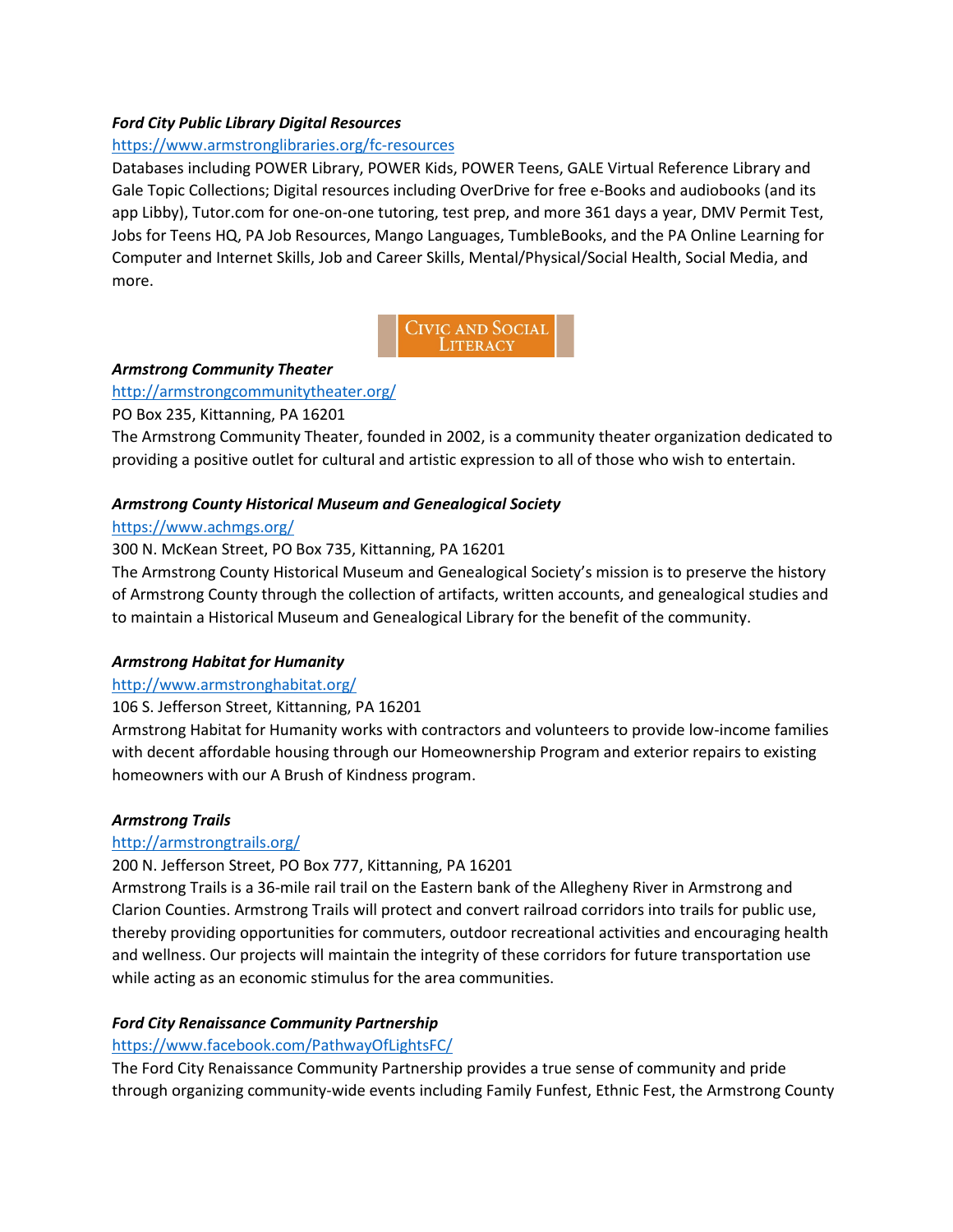Labor Day Parade, and the Fantasy of Lights Celebration, just to name a few. FCRCP is an all-volunteer organization aimed at establishing a strong community identity, showcasing the community's local businesses, and creating priceless memorable moments which serve to showcase the community at large.

#### *Orphans of the Storm*

# <https://www.orphansofthestorm-pa.org/>

#### 11878 PA 85, Kittanning, PA 16201

Orphans was established in 1969 to provide shelter for unwanted animals while waiting for new homes. We offer low cost spay and neutering to reduce overpopulation and programs to educate the public on humane responsible care.

#### *Progressive Workshop of Armstrong County*

<http://www.progressiveworkshop.com/>

#### 301 Oak Avenue, Kittanning, PA 16201

The Progressive Workshop provides job skill training, rehabilitation services, and adult education services to people with disabilities in an effort to develop, improve and enhance personal selfsatisfaction and contributions to the community. In addition, the workshop provides job development and job coaching for those individuals who are work-ready, or who have secured jobs within the community. These services are provided to maximize the success of the job placement for both the individual and the employment site.

#### *Kittanning Rotary*

# <https://www.kittanningrotaryclub.com/>

#### PO Box 569, Kittanning, PA 16201

The mission of Rotary International, a worldwide association of Rotary clubs, is to provide service to others, to promote high ethical standards, and to advance world understanding, goodwill, and peace through its fellowship of business, professional, and community leaders.

> **HEALTH** LITERACY

#### *Adagio Health*

<https://adagiohealth.org/>

1097 Oak Street, Indiana, PA 15701

323 Sunset Drive Suite 2, Butler, PA 16001

Adagio Health and our extensive network of providers offer reproductive healthcare & family planning services, breast and cervical cancer screening, preventive care, nutrition services, and education to over 110,000 patients and clients in western Pennsylvania and parts of West Virginia, New York, and Ohio. We accept health insurance, Medicaid, and provide many services at no cost to patients who qualify.

#### *ARC Manor*

#### <https://www.arcmanor.org/>

200 Oak Avenue, Kittanning, PA 16201

ARC Manor is a small, nonprofit agency that provides drug and alcohol treatment including residential and outpatient services. We are a collaborative agency that is committed to offering effective addiction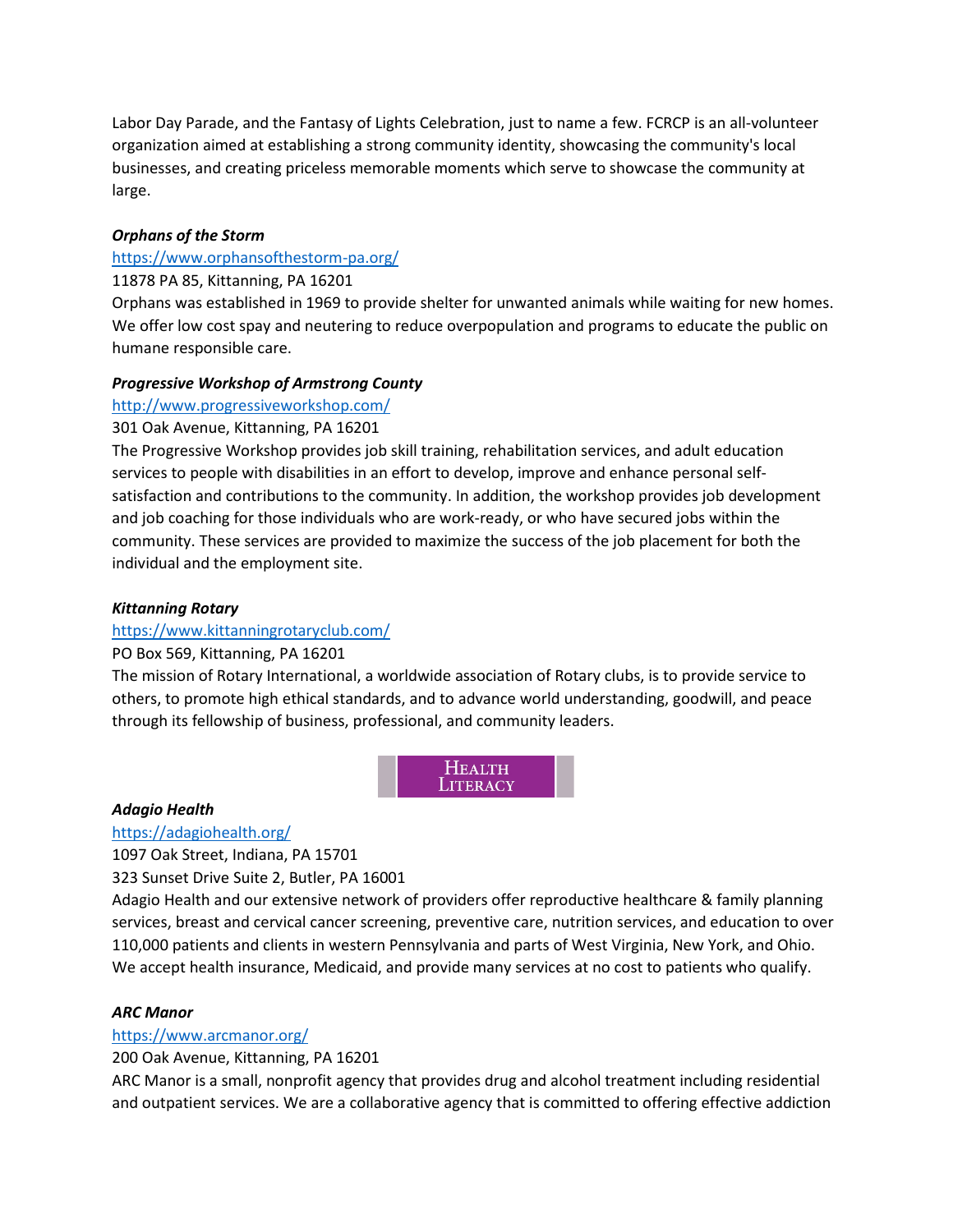treatment and education, striving to enhance the quality of life and health of individuals, families and the community.

# *Armstrong County Area Agency on Aging*

# <http://www.co.armstrong.pa.us/services/aaa>

326 South Water Street, Kittanning, PA 16201

Armstrong County Area Agency on Aging is committed to plan, organize, convene, program, and fund, where possible, quality services, preserving the dignity and rights of older adults and advocating for their diverse needs.

# *HAVIN*

# <https://www.havinpa.org/>

PO Box 983, Kittanning, PA 16201

HAVIN (Helping All Victims In Need) provides services and programs to men, women, and children impacted by domestic violence, sexual assault, dating violence, stalking, and abuse.

# *Life Choices*

# <https://www.yourlifechoicesinfo.com/>

# 15A Franklin Village Mall, Kittanning, PA 16201

Life Choices exists to see every life valued, through three avenues: (1) Intervention-My Choice Medical Clinic offers free pregnancy verification, ultrasound, STI/STO testing and more, (2) Prevention-My Choice Education educates, empowers and equips students in elementary, high school, and county prisons to set healthy boundaries, and (3) Restoration-The Inn Maternity Home provides housing for pregnant women with programming aimed toward self-sufficiency.

# *Lifesteps*

# <https://lifesteps.net/>

# 184 Nolte Drive, Kittanning, PA 16201

Lifesteps, a local non-profit agency, has been helping individuals and families with life's changing needs by developing programs and providing services which will improve their quality of life for nearly a century. With locations throughout Western Pennsylvania, Lifesteps provides free or low-cost services for children, families, and adults with special needs.

# *YMCA*

# <https://rgsymca.org/>

# 1150 N Water Street, Kittanning, PA 16201

The Richard G. Snyder YMCA Campus is a cause-driven organization with the mission to put Christian principles into practice through programs that build a healthy spirit, mind, and body for all. They know when we work together, we move more individuals, families and communities forward.

> FINANCIAL LITERACY

# *Armstrong County Assistance Office*

<https://www.dhs.pa.gov/Services/Assistance/Pages/CAO-Contact.aspx> 1280 North Water Street, Kittanning, PA 16201